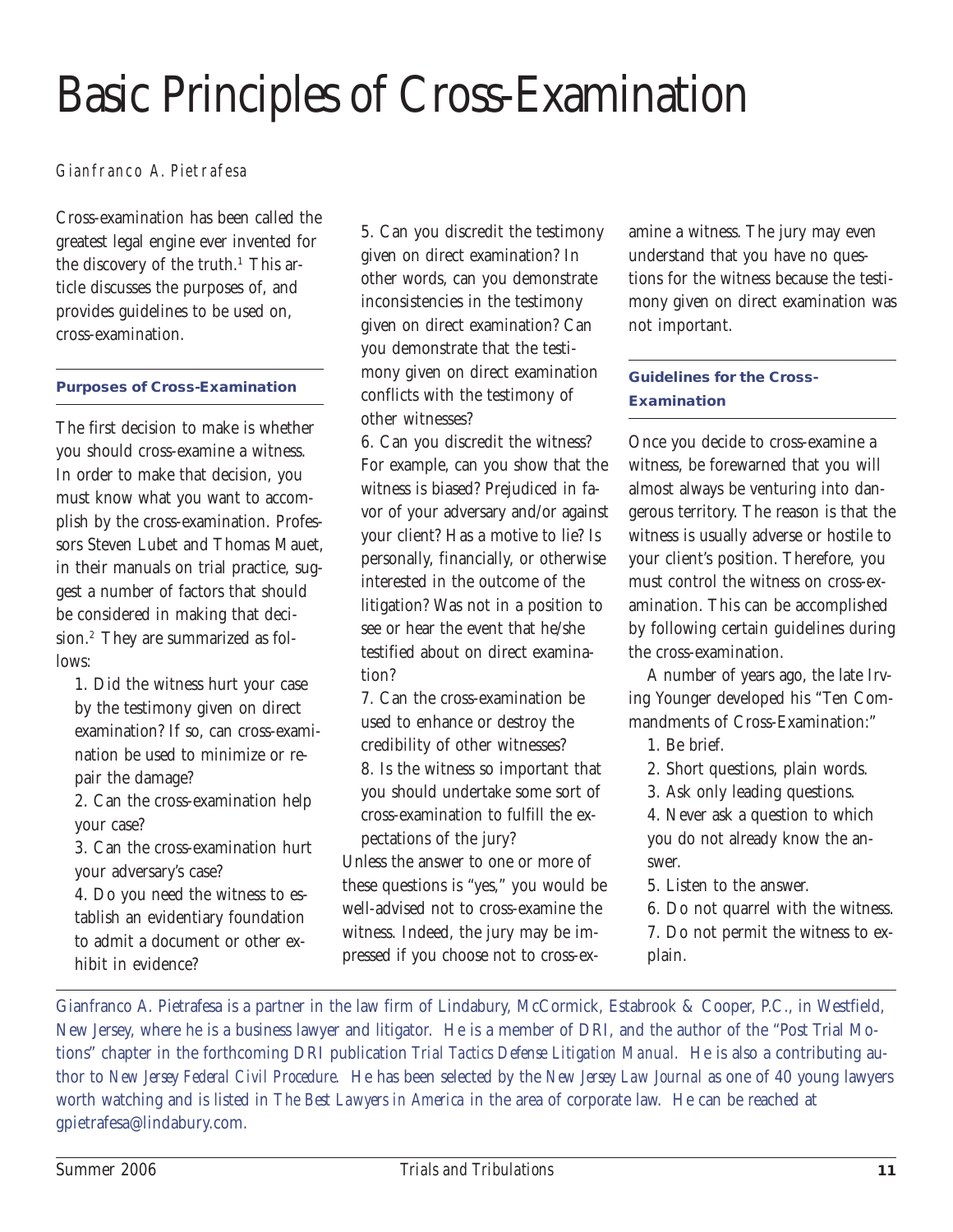8. Do not ask the witness to repeat the testimony he gave on direct examination.

9. Avoid one question too many. 10. Save the explanation for summation.3

Today, some prominent trial lawyers disagree with many of Younger's Ten Commandments. For example, in his book Examining Witnesses, Michael E. Tigar writes that "good sense and good tactics" will result in every one of Younger's rules being violated at one time or another.4 Likewise, in his book The Trial Lawyer, David Berg writes that he believes that Younger's rules were intended for beginning trial lawyers.<sup>5</sup> Berg suggests that many of the rules need to be broken to develop a powerful cross-examination.<sup>6</sup>

Other prominent trial lawyers have developed their own rules. In their book Cross-Examination: Science and Techniques 2d, Larry S. Pozner and Roger J. Dodd advocate three rules for cross-examination. Use leading questions only, elicit one new fact per question, and break down the crossexamination so that each section has a specific goal. $<sup>7</sup>$ </sup>

However, all authorities on trial practice agree that a trial lawyer needs to control a witness on cross-examination. For example, Tigar astutely notes that the witness has already hurt you on direct examination and, if given the opportunity, will probably hurt you again on cross-examination. Therefore, a witness needs to be controlled on crossexamination so he/she will not hurt you again.<sup>8</sup>

The following guidelines can be used to control a witness on cross-examination:9

1. Do not ask a question unless you are reasonably certain that you already know the answer. Cross-examination is not the time to discover new facts. It is not the time to be curious. Remember, curiosity killed the cat. It may likewise kill your case.

2. Treat the witness fairly. You should not be hostile, especially if you want to gain concessions from the witness, including that he/she may have been mistaken in his/her testimony on direct examination. 3. Use leading questions. A leading question suggests the answer, which is usually "yes" or "no." 4. Unless you have incredible intestinal fortitude, never ask openended questions, such as those that ask "how" or "why" or that allow the witness to explain anything on cross-examination. These types of questions can lead to disaster. 5. Listen to the answers. Do not mechanically ask one question after another without listening to the witness' answers. The answers may contain favorable testimony. If so, you may have accomplished your task and you should consider ending your cross-examination. On the other hand, if you do not listen to the answers you may not hear damaging testimony that should be addressed.

6. Do not allow the witness to repeat (and therefore reinforce in the minds of the jury) the testimony given on direct examination. There is no reason to ask a question that allows the witness to repeat his testimony. The odds are very small that the witness will testify differently on cross-examination. You know the testimony given on direct examination, the witness knows the testimony, the jury knows the testimony. So just dive into your crossexamination.

7. Keep your questions short and in plain English. Your goal is to obtain one fact with each question. Ideally, each question should be posed as a declaratory statement of a single fact calling for affirmation by the witness. This will make the cross-examination much more manageable for you, prevent objections from your adversary (for example, that you are asking compound questions), and allow the jury to easily follow and understand your cross-examination.

8. Ask the important questions at the beginning and end of your cross-examination. People, including jurors, remember best what they hear first and last. Conclude your cross-examination on a high note—your strongest point. 9. Your cross-examination should be brief. Remember, you are trying to "score points" to be used in your closing argument. In a lengthy cross-examination, your strongest points will be lost and the less significant points will be forgotten by the jury.

10. Control the witness. The best way to control the witness is to ask simple and clear questions. By doing so, you will not give the witness an opportunity to give harmful testimony. If your question calls for a "yes" or "no" answer and the witness provides additional testimony that is harmful to your case, you should ask the court to strike the testimony as being unresponsive to your question. Although you cannot "unring a bell," the jury even-